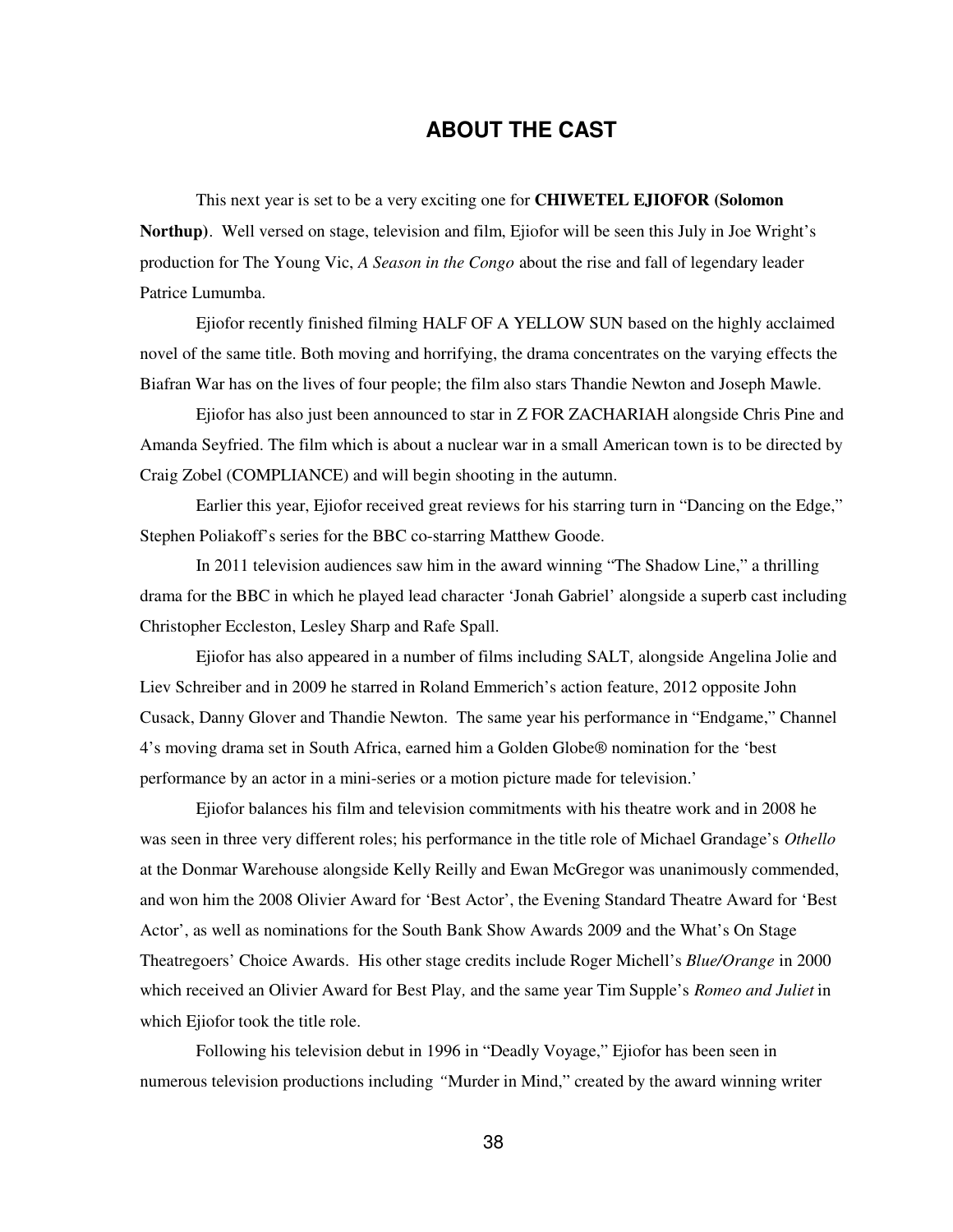Anthony Horowitz, "Trust," "Twelfth Night, or What you Will," and *"*The Canterbury Tales - The Knight's Tale." His television performance in 2006's hard hitting emotional drama "Tsunami: The Aftermath" alongside Toni Collette, Sophie Okonedo and Tim Roth earned him a nomination for a Golden Globe Award as well as an NAACP Image® award.

In 1996, Chiwetel caught the attention of Stephen Spielberg who cast him in the critically acclaimed AMISTAD*,* starring alongside Morgan Freeman and Anthony Hopkins. He returned to the big screen in Stephen Frears' 2001 thriller DIRTY PRETTY THINGS for which his performance as 'Okwe' won him the 'Best Actor' Award at the British Independent Film Awards, the Evening Standard Film Awards, and the San Diego Film Critics Society Awards. In 2003, he co-starred in three films: Richard Curtis' LOVE ACTUALLY, SLOW BURN and Woody Allen's MELINDA AND MELINDA*.* 2008 saw Ejiofor star in Ridley Scott's AMERICAN GANGSTER, opposite Don Cheadle in TALK TO ME*,* and in David Mamet's REDBELT. Chiwetel's other film credits include KINKY BOOTS in which he played the loveable drag queen 'Lola'; the urban drama FOUR BROTHERS alongside Mark Whalberg; Spike Lee's heist film INSIDE MAN alongside Clive Owen, Jodie Foster and Denzel Washington; and the Oscar® nominated CHILDREN OF MEN, again alongside Clive Owen.

In addition to his acting career, Ejiofor has also directed the short film SLAPPER which was screened at the 2008 Edinburgh Film Festival.

Born in Germany, and raised in Killarney, Ireland, **MICHAEL FASSBENDER (Edwin Epps)** is a graduate of London's prestigious Drama Centre. His breakthrough role came when he was cast in the epic Steven Spielberg/Tom Hanks production, "Band of Brothers."His big screen debut came with Zack Snyder's hugely successful 300.

Fassbender's performance as Bobby Sands in Steve M<sup>c</sup>Queen's HUNGER won large critical acclaim and, following the film's Camera D'Or winning premiere at Cannes in 2008, Fassbender scooped up numerous international festival awards including the British Independent Film Award (BIFA) and Irish Film & Television Award (IFTA) for 'Best Actor'; a London Film Critics Circle Award; and 'Best Actor' honours from the 2008 Stockholm and Chicago International Film Festivals. He was honoured at the latter festival the following year as 'Best Supporting Actor' for his performance in Andrea Arnold's FISH TANK. The portrayal brought him BIFA and IFTA nominations as well as his second London Film Critics Award. He was also an IFTA nominee for his performance in Marc Munden's miniseries "The Devil's Whore."

He went onto work with Quentin Tarantino in INGLOURIOUS BASTERDS opposite Brad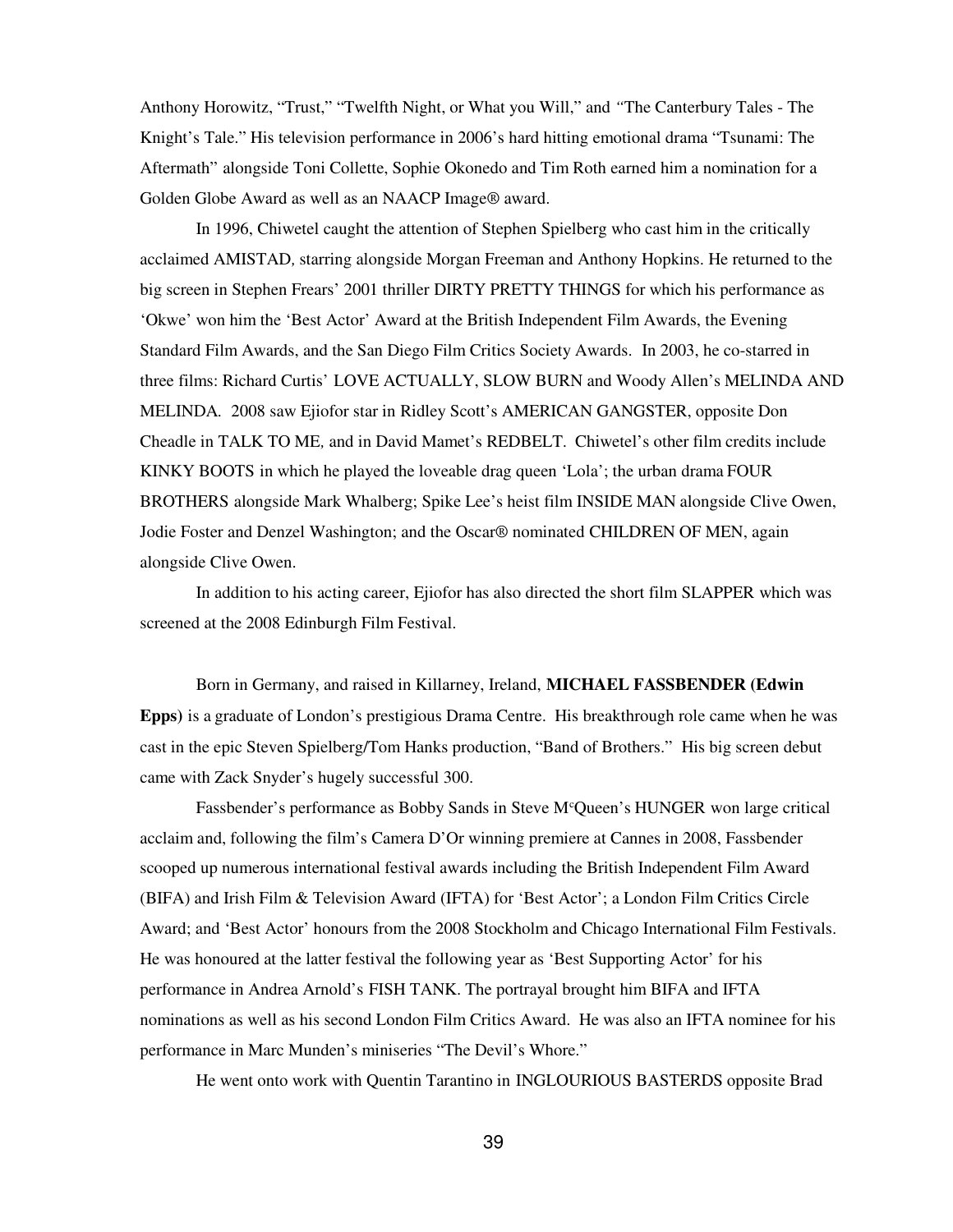Pitt and Diane Kruger. Other credits include Francois Ozon's ANGEL*,* Joel Schumacher's TOWN CREEK, James Watkin's EDEN LAKE*,* Neil Marshall's CENTURION*,* and Jimmy Hayward's JONAH HEX*.*

In 2011, Fassbender was seen as the young Magneto opposite James McAvoy's Professor X in Matthew Vaughn's X-MEN FIRST CLASS*,* a role he will reprise in Bryan Singer's X-MEN FIRST CLASS: DAYS OF FUTURE PAST to be released in 2014. He was also seen as 'Carl Jung' opposite Viggo Mortensen's 'Sigmund Freud' in David Cronenberg's A DANGEROUS METHOD and as 'Edward Rochester' opposite Mia Wasikowska in Cary Fukunaga's JANE EYRE*.* He also reteamed with HUNGER director Steve M<sup>c</sup>Queen to play a sex addict in SHAME*,* which won him the Volpi Cup for 'Best Actor' at the 2011 Venice Film Festival, the Irish Film & Television Award for 'Best Actor,' a BAFTA® nomination for 'Best Actor' as well as a Golden Globe nomination for 'Best Actor.' He was also the recipient of numerous international awards and nominations in recognition of his performances in more than one film to include the Evening Standard British Film Award for 'Best Actor' for JANE EYRE and SHAME*,* the London Critics Circle Film Award for 'Best Actor' for SHAME and A DANGEROUS METHOD*,* the Los Angeles Film Critics Association Award for 'Best Actor' for X-MEN FIRST CLASS, JANE EYRE, A DANGEROUS METHOD*,* and SHAME*,* and the National Board of Review's Spotlight Award for A DANGEROUS METHOD, X-MEN FIRST CLASS, JANE EYRE and SHAME*.* He also took the Empire Hero Award at the Empire Awards.

In 2012, Fassbender was seen as the android David in Ridley Scott's science fiction epic PROMETHEUS. He will star in several upcoming movies including the UNTITLED TERRENCE MALICK PROJECT, a story about two intersecting love triangles set against Austin's colorful music scene, and FRANK*,* a comedy about a young wannabe musician who discovers he's bitten off more than he can chew. Both titles are due for release in 2014; however, later this year, Fassbender can be seen reteaming with director Ridley Scott. In Scott's THE COUNSELOR, written by Cormac McCarthy, Fassbender plays a lawyer, opposite Javier Bardem, Brad Pitt, Cameron Diaz and Penelope Cruz, who finds himself over his head having got embroiled in drug trafficking.

**BENEDICT CUMBERBATCH (Ford)** is best known for playing the title role of 'Sherlock Holmes' in Steven Moffat and Mark Gatiss' stunning adaption of the Sir Arthur Conan Doyle books. It is a role that has earned him International acclaim and several awards including two BAFTA nominations, a Golden Globe and an Emmy® nomination for 'Best Actor.' Most recently on film he has portrayed Major Stewart in Steven Spielberg's film adaptation of WAR HORSE and the part of Peter Guillam alongside Gary Oldman, Tom Hardy and Colin Firth in Tomas Alfredson's TINKER TAILOR SOLDIER SPY. In 2011 Cumberbatch returned to The National Theatre, alternating the roles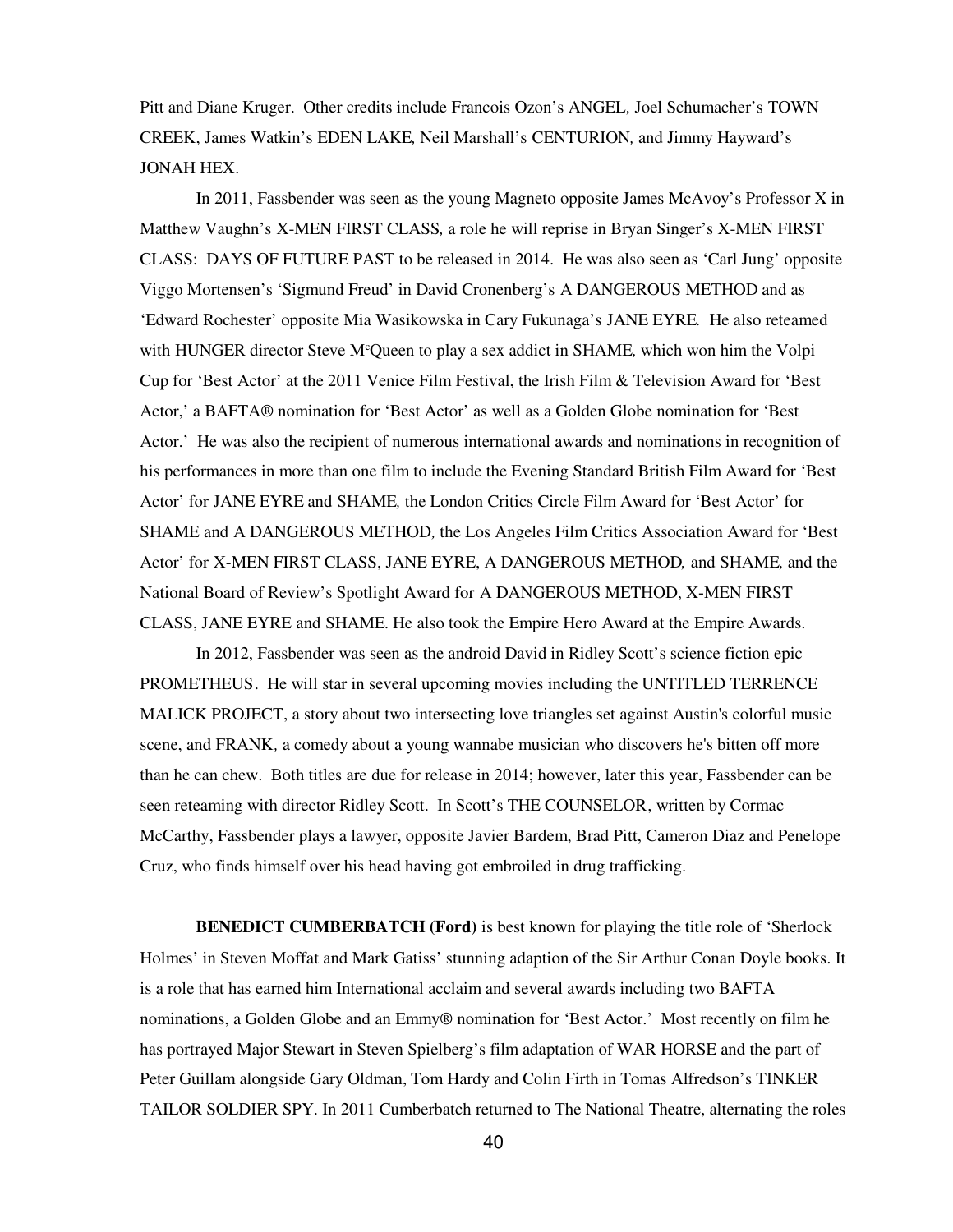of 'The Creature' and 'Dr Frankenstein' in Danny Boyle's production of *Frankenstein* earning him a Laurence Olivier Award and an Evening Standard Award for 'Best Actor.'

Cumberbatch studied Drama at Manchester University before training at The London Academy of Dramatic Art (LAMDA). Early television roles included "Tipping the Velvet," "Silent Witness," "Nathan Barley," "Spooks," "Dunkirk," "To the Ends of the Earth" and "The Last Enemy." However it is his incredibly powerful portrayal of Stephen Hawking, the Cambridge Cosmologist in the BBC's highly acclaimed drama "Hawking," which bought him to the attention of an International audience and earned him his first BAFTA nomination. His second BAFTA nomination came in 2010 for his portrayal of Bernard in the BBC adaptation of "Small Island."

Cumberbatch's film work includes STARTER FOR TEN, AMAZING GRACE, THIRD STAR, WRECKERS, STUART: A LIFE BACKWARDS, THE OTHER BOLEYN GIRL and the dastardly HERBURT MARSHALL in Joe Wright's Oscar-nominated ATONEMENT.

On stage, there have been two seasons in Regents Park with The New Shakespeare Co, Linsrand in Trevor Nunn's production of *Lady from the Sea*, 'George' in Tenessee Williams' *Period of Adjustment*, 'Teesman' in Richard Eyre's stunning West End ensemble Production of *Hedda Gabbler*, for which he received Olivier and Ian Charleston Award nominations, 'Berenger' in Ionesco's *Rhinoceros*, *The Arsonists* and *The City* at The Royal Court, and in 2010, he took the role of 'David Scott Fowler' in Thea Sharrock's National Theatre, award winning Rattigan revival *After the Dance*.

Cumberbatch has recently starred in the BBC/HBO drama "Parades End." Last year he played the role of the dragon 'Smaug' in Peter Jackson's THE HOBBIT. Currently, Cumberbatch can be seen as the villain in JJ Abrams' STAR TREK INTO DARKNESS. Later this autumn he will star as 'Julian Assange' in THE FIFTH ESTATE and 'Charles Aiken' in AUGUST: OSAGE COUNTY alongside Meryl Streep. A third series of "Sherlock" is in production for 2013.

**PAUL DANO (Tibeats)** will play the young 'Brian Wilson' in LOVE AND MERCY, a forthcoming independent feature directed by Academy Award-nominated producer, Bill Pohlad. Written by Oren Moverman (THE MESSENGER, RAMPART, I'M NOT THERE), the film follows the reclusive, legendary Beach Boys musician from his successes with highly influential orchestral pop albums to his nervous breakdown and subsequent encounter with controversial therapist Dr. Eugene Landy. LOVE AND MERCY also stars John Cusack as the older Wilson, Elizabeth Banks and Paul Giamatti. Academy Award-winning composer Atticus Ross (*The Social Network*) is working on the sound design of the film and the soundtrack, which will include Wilson's music.

This fall, Dano will appear in award-winning filmmaker Denis Villeneuve's PRISONERS. He joins a cast that includes Hugh Jackman, Jake Gyllenhaal, Viola Davis, Maria Bello and Melissa Leo.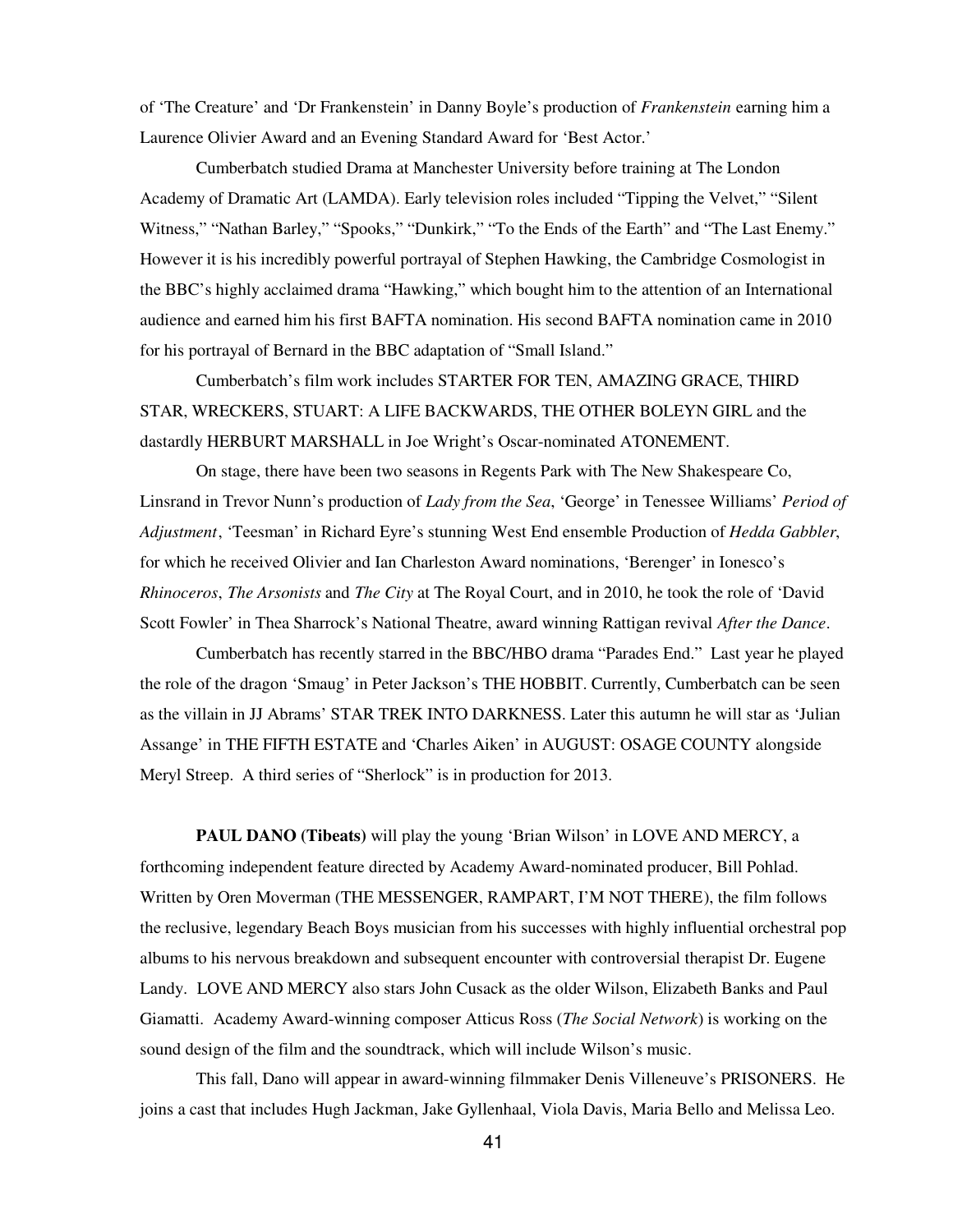PRISONERS will premiere at the Toronto International Film Festival, and Warner Bros will release the drama about two families whose lives are upturned with their young daughters go missing on September 20.

Last year, Dano reteamed with LITTLE MISS SUNSHINE's Jonathan Dayton and Valerie Faris for the critically acclaimed RUBY SPARKS (Fox Searchlight Pictures), written by and costarring Zoe Kazan. Dano also garnered positive reviews for his performance as an aspiring rock star and young father in So Yong Kim's FOR ELLEN, (Tribeca Films) and served as an executive producer on both films.

In 2012, Dano also starred opposite Robert De Niro in BEING FLYNN (Focus Features), Paul Weitz's adaptation of Nick Flynn's celebrated memoir Another Bullshit Night in Suck City and made a pivotal appearance alongside Joseph Gordon-Levitt in Rian Johnson's sci-fi thriller LOOPER (TriStar Pictures).

Dano earned an Independent Spirit Award for 'Best Debut Performance' for his work opposite Brian Cox in Michel Cuesta's L.I.E*.* For LITTLE MISS SUNSHINE, he garnered a second Spirit Award nomination, a Broadcast Film Critics Association Award for 'Best Young Actor' and a Screen Actors Guild Award (ensemble) with cast mates Alan Arkin, Abigail Breslin, Steve Carell, Toni Collette and Greg Kinnear.

The following year, Dano earned a BAFTA Award nomination for 'Best Supporting Actor' opposite Academy Award winner Daniel Day-Lewis in Paul Thomas Anderson's THERE WILL BE BLOOD.

Dano's film credits also include Kelly Reichardt's MEEK'S CUTOFF, Jon Favreau's COWBOYS & ALIENS, Spike Jonze's WHERE THE WILD THINGS ARE (as the goat-like 'Alexander'), James Mangold's KNIGHT AND DAY, Dagur Kári's THE GOOD HEART with Brian Cox, Matt Aselton's GIGANTIC opposite Zooey Deschanel (which marked his first executive producer credit), Ang Lee's TAKING WOODSTOCK, Richard Linklater's FAST FOOD NATION, James Marsh's THE KING*,* Rebecca Miller's THE BALLAD OF JACK AND ROSE with Day-Lewis, D.J. Caruso's TAKING LIVES, Luke Greenfield's THE GIRL NEXT DOOR, Michael Hoffman's THE EMPEROR'S CLUB and Shari Springer Berman and Robert Pulcini's THE EXTRA MAN, both with Kevin Kline.

Growing up in Manhattan and Connecticut, Dano began his career on the New York stage with roles in Broadway productions of *Inherit the Wind*, opposite George C. Scott and Charles Durning and *A Christmas Carol*, with Ben Vereen and Terrence Mann. Just before his 11<sup>th</sup> birthday, Dano secured his first job on Broadway as an understudy in the 1995 production of *A Month in the Country*, with F. Murray Abraham and Helen Mirren. In 2007, Dano returned to the stage in The New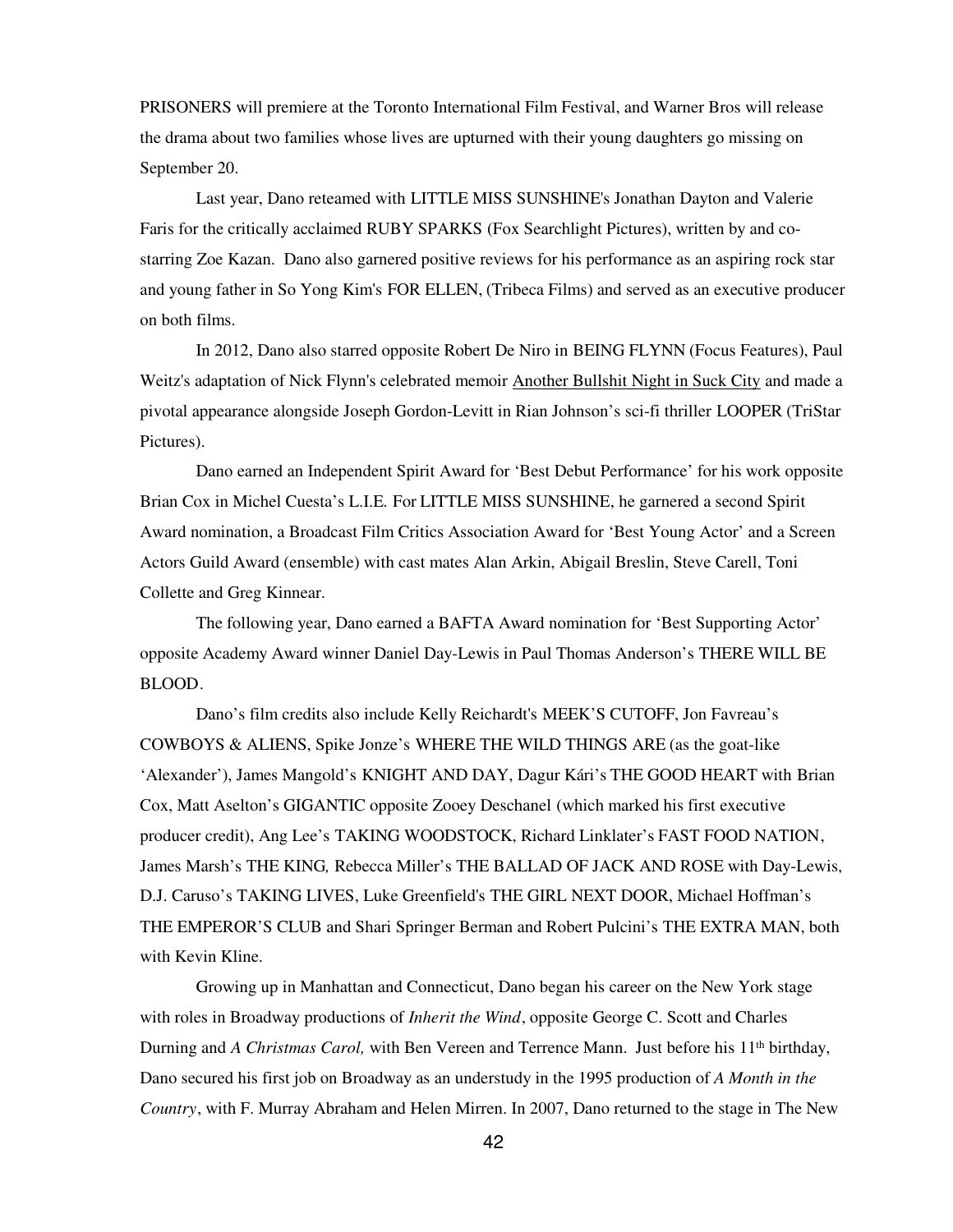Group's off-Broadway production of Jonathan Marc Sherman's *Things We Want*, directed by Ethan Hawke and starring Peter Dinklage, Josh Hamilton, and Zoe Kazan. In late 2010, he appeared with Jeffrey Wright and Mos Def in the world premiere of John Guare's *A Free Man of Color*, directed by George C. Wolfe at Lincoln Center Theatre.

It is rare to find an actor who is both a leading man and character actor who can morph effortlessly from role to role. **GARRET DILLAHUNT (Armsby)** possesses a resume that displays an impressive diversity.

Born in California and raised in Washington, Dillahunt studied journalism at the University of Washington and went on to earn his M.F.A. through New York University's renowned graduate acting program.

He is currently starring on the hit Fox series "Raising Hope" but makes time during his hiatus to film features, such as ANY DAY NOW starring opposite Alan Cumming and directed by Travis Fine, KILLING THEM SOFTLY, starring Brad Pitt and directed by Andrew Dominic; LOOPER with Emily Blunt, Joseph Gordon-Levitt, and Bruce Willis; REVENGE FOR JOLLY! with Kristen Wiig, Oscar Isaacs, Ryan Philippe, Elijah Wood, and Adam Brody; and most recently the independent film HEADHUNTER starring opposite Ulrich Tukur (THE WHITE RIBBON) and directed by Bastian Gunther. Both ANY DAY NOW and REVENGE FOR JOLLY! premiered at the Tribeca Film Festival in 2012.

Last year he starred, and received a Genie nomination as the title character in OLIVER SHERMAN, Ryan Redford's directorial debut opposite Molly Parker and Donal Logue. He also starred in the independent feature AMIGO, with Chris Cooper and directed by John Sayles. Additionally, he co-starred in the critically acclaimed WINTER'S BONE, which earned him and the rest of the cast 'Best Ensemble' at the Gotham Awards.

His additional film credits include THE ROAD, with Viggo Mortensen and Charlize Theron; Wes Craven's THE LAST HOUSE ON THE LEFT; THE ASSASSINATION OF JESSE JAMES BY THE COWARD ROBERT FORD; and the Coen Brothers Oscar-winning drama NO COUNTRY FOR OLD MEN, opposite Tommy Lee Jones.

Dillahunt is probably best known for his work on the critically acclaimed cable series "Deadwood," in which he portrayed two entirely different characters: the assassin 'Jack McCall' and the complex and deadly 'Francis Wolcott.' After recognizing Dillahunt's talent in his first incarnation, executive producer/writer David Milch created a second character for him.

Additional television credits include "Terminator: The Sarah Connor Chronicles," "John From Cincinnati," "The Book of Daniel," "ER," "The 4400," "Damages," "Life," "Lie to Me," "Law &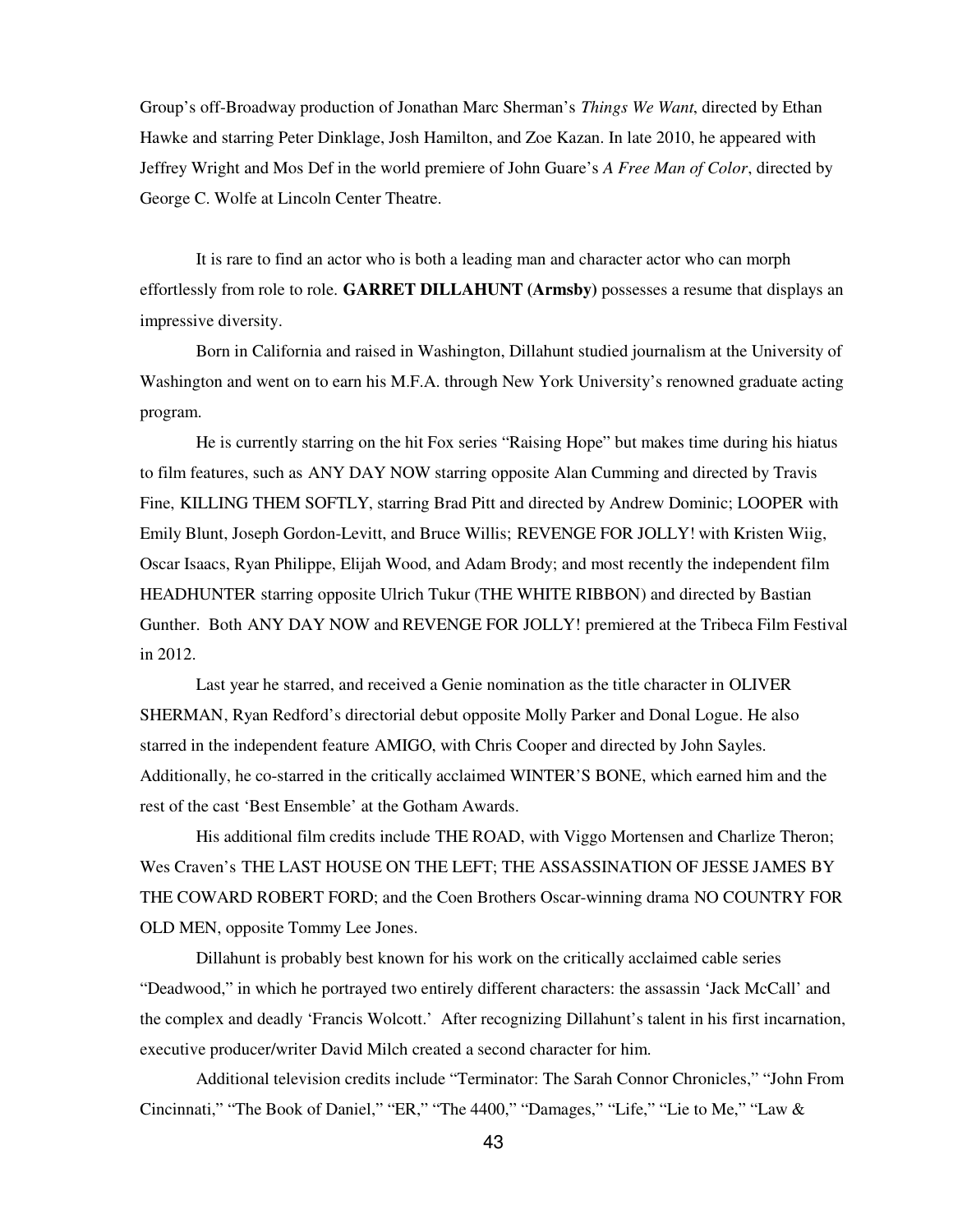Order: Special Victims Unit," "Criminal Minds," "Burn Notice" and "White Collar", and most recently "Alphas" and "Memphis Beat".

He boasts an outstanding theatrical resume and has performed extensively on and off Broadway and at such respected theatre companies as Steppenwolf, ACT San Francisco, the Seattle Repertory Theatre, Huntington Theatre Company, Williamstown Theatre Festival and the Berkshire Theatre Festival.

Dillahunt resides in Los Angeles and New York.

With a diverse roster of finely etched, award-winning and critically acclaimed performances, **PAUL GIAMATTI (Freeman)** has established himself as one of the most versatile actors of his generation.

He can currently be heard lending his vocal talents to DreamWorks Animation's TURBO, which also features the voices of Ryan Reynolds, Richard Jenkins and Bill Hader.

This Fall he will be seen in several films: John Lee Hancock's SAVING MR. BANKS costarring Tom Hanks and Emma Thompson; Peter Landesman's PARKLAND with Zac Efron and Jacki Weaver; Carlo Carlei's ROMEO AND JULIET, as 'Friar Laurence,' opposite Hailee Steinfeld and Damian Lewis; and Ari Folman's THE CONGRESS*,* co-starring Robin Wright and Harvey Keitel. In 2013, he will also be seen in Phil Morrison's ALMOST CHRISTMAS, which he also produced and stars in alongside Paul Rudd.

Giamatti just wrapped the highly anticipated sequel THE AMAZING SPIDER-MAN 2, directed by Marc Webb in which he stars as 'Aleksei Sytsevich / The Rhino,' opposite Andrew Garfield, Emma Stone, Shailene Woodley, Jamie Foxx, and Sally Field. He is currently in England joining the cast of "Downton Abbey" where he will appear in the Season 4 finale playing 'Harold' as the "maverick, playboy brother" to Elizabeth McGovern's 'Cora.'

Other credits for him include ROCK OF AGES, David Cronenberg's COSMOPOLIS*,* THE IDES OF MARCH, Curtis Hanson's HBO movie "Too Big To Fail," in which his performance earned him his third SAG Award™ for 'Outstanding Performance by a Male Actor' in a Television Movie or Miniseries as well as an Emmy and Golden Globe nomination. Giamatti also starred in the critically praised WIN WIN, a film written and directed by Oscar nominee Tom McCarthy (UP).

His performance in 2010's BARNEY'S VERSION earned him his second Golden Globe Award. Based on the best-selling novel of the same name by Mordechai Richler, the film was directed by Richard J. Lewis and co-starred Dustin Hoffman, Rosamund Pike and Minnie Driver.

In 2008, Giamatti won an Emmy®, SAG and Golden Globe Award for 'Best Actor in a Miniseries' for his portrayal of the title character in the HBO seven-part Emmy Award Winning Mini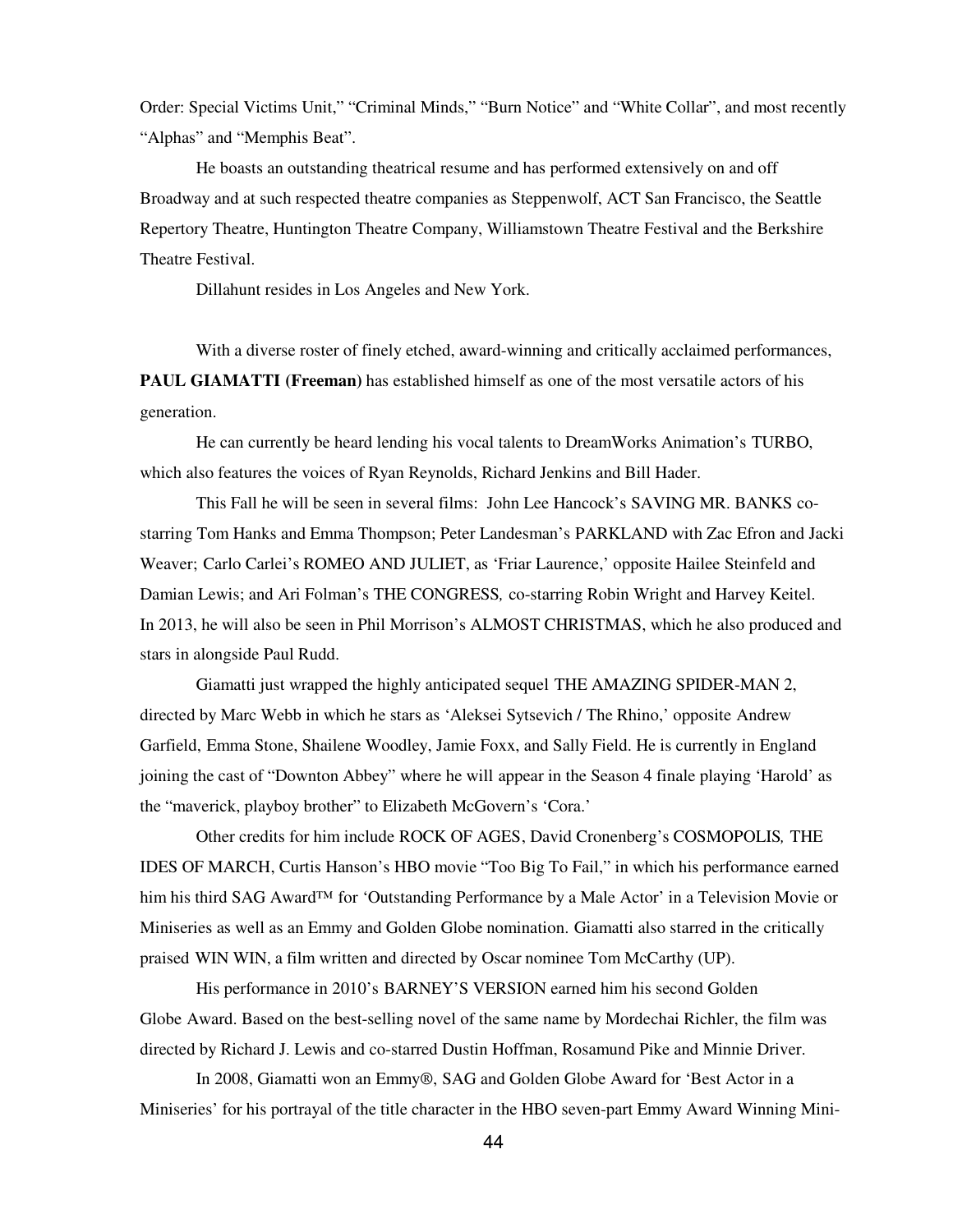Series "John Adams." Directed by Emmy Award Winning director Tom Hooper, Giamatti played 'John Adams' in a cast that also included award-winning actors Laura Linney, Tom Wilkinson, David Morse and Stephen Dillane.

In 2006, Giamatti's performance in Ron Howard's CINDERELLA MAN earned him his first SAG Award and a Broadcast Film Critics' Award for 'Best Supporting Actor,' as well as Academy Award® and Golden Globe nominations in the same category.

For his role in Alexander Payne's critically-lauded SIDEWAYS, Giamatti earned several accolades for his performance including Best Actor from the Independent Spirit Awards, New York Film Critics Circle as well as a Golden Globe and SAG Award nomination.

In 2004, Giamatti garnered outstanding reviews and commendations (Independent Spirit Award nomination for 'Best Actor,' National Board of Review 'Breakthrough Performance of the Year') for his portrayal of Harvey Pekar in Shari Springer Berman and Robert Pulcini's AMERICAN SPLENDOR*.*

Giamatti first captured the eyes of America in Betty Thomas' hit comedy PRIVATE PARTS. His extensive list of film credits also includes Jonathan English's IRONCLAD*,* Todd Phillips' THE HANGOVER 2, THE LAST STATION opposite Christopher Plummer and Helen Mirren, Tony Gilroy's DUPLICITY, COLD SOULS which Giamatti also Executive Produced, David Dobkin's FRED CLAUS, SHOOT EM' UP opposite Clive Owen, Shari Springer Berman and Roger Pulcini's THE NANNY DIARIES, M. Night Shyamalan's LADY IN THE WATER, THE ILLUSIONIST, directed by Neil Burger, Milos Forman's MAN ON THE MOON, Julian Goldberger's THE HAWK IS DYING, Tim Robbins' THE CRADLE WILL ROCK, F. Gary Gray's THE NEGOTIATOR, Steven Spielberg's SAVING PRIVATE RYAN, Peter Weir's THE TRUMAN SHOW, Mike Newell's DONNIE BRASCO, Todd Solondz' STORYTELLING, Tim Burton's PLANET OF THE APES, DUETS opposite Gwyneth Paltrow, the animated film ROBOTS and BIG MOMMA'S HOUSE co-starring Martin Lawrence. Giamatti also appeared in James Foley's CONFIDENCE and John Woo's PAYCHECK.

As an accomplished stage actor, Giamatti received a Drama Desk nomination for 'Best Supporting Actor' as 'Jimmy Tomorrow' in Kevin Spacey's Broadway revival of *The Iceman Cometh*. His other Broadway credits include *The Three Sisters* directed by Scott Elliot; *Racing Demon* directed by Richard Eyre; and *Arcadia* directed by Trevor Nunn. He was also seen Off-Broadway in the ensemble cast of *The Resistible Rise of Arturo Ui* with Al Pacino.

For television, Giamatti appeared in "The Pentagon Papers" with James Spader, HBO's "Winchell" opposite Stanley Tucci and Jane Anderson's "If These Walls Could Talk 2." He resides in Brooklyn, NY.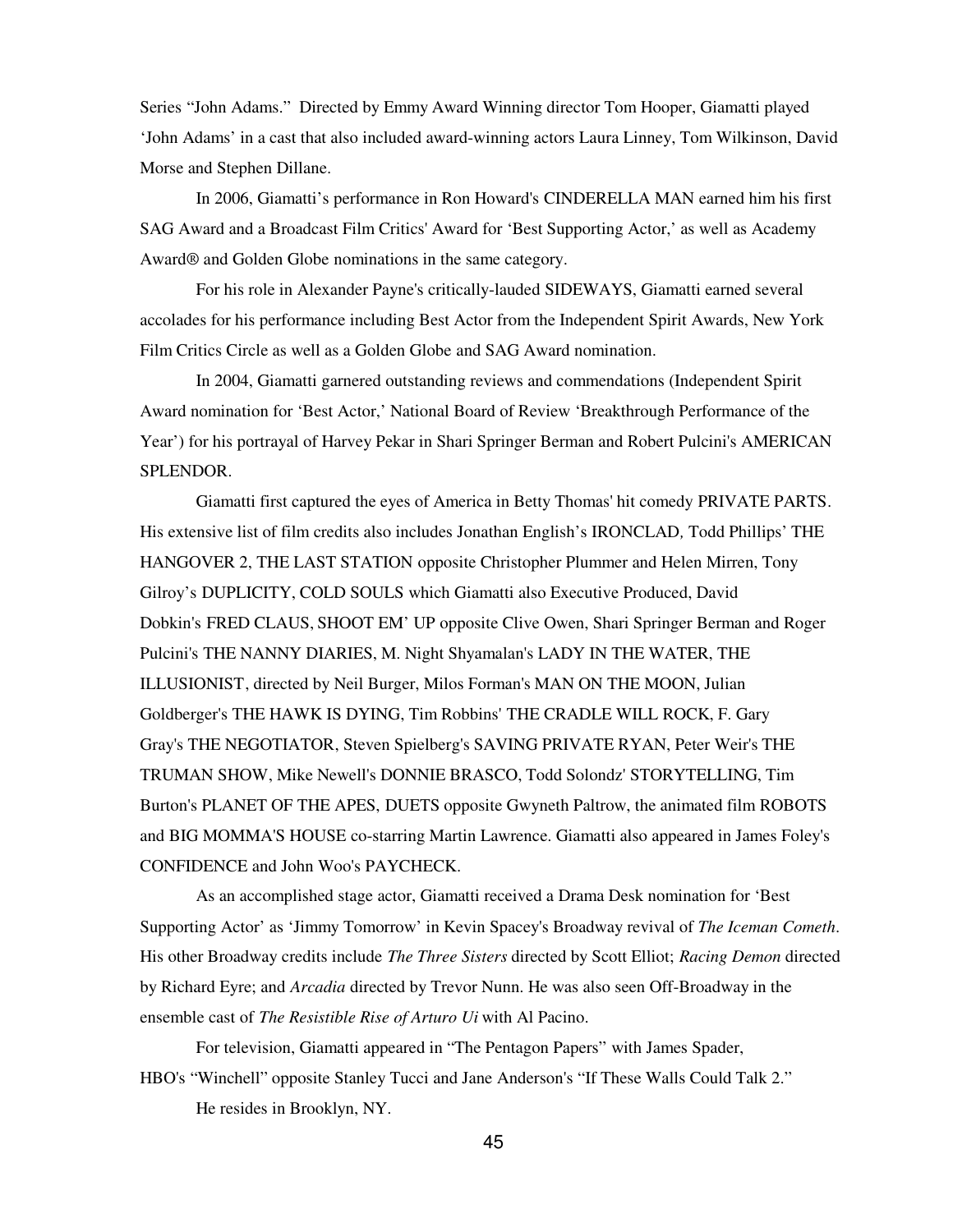**SCOOT MCNAIRY (Brown)** is an actor and producer. He was nominated for 'Best Actor' at the 2010 British Independent Film Awards for his work in the critically acclaimed film MONSTERS from director Gareth Edwards. His film IN SEARCH OF A MIDNIGHT KISS, which he both starred in and produced, won the John Cassavetes award at the 2009 Independent Spirit Awards.

McNairy will next be seen in TOUCHY FEELY opposite Ellen Page and Allison Janney, which premiered at the 2013 Sundance Film Festival and will hit theaters on September 6. Other upcoming films include FRANK opposite Michael Fassbender and Maggie Gyllenhaal and the action film NON-STOP opposite Liam Neeson and Julianne Moore. McNairy also has a role in THE ROVER opposite Guy Pearce and Robert Pattinson.

McNairy will soon begin work on BLACK SEA opposite Jude Law and recently finished shooting the highly anticipated AMC pilot "Halt and Catch Fire" opposite Lee Pace.

Most recently McNairy starred in Ben Affleck's ARGO, the 2013 'Best Picture of the Year' Oscar winning film, opposite Ben Affleck, Bryan Cranston, and John Goodman. He is also starred in Andrew Dominik's KILLING THEM SOFTLY opposite Brad Pitt, Ben Mendelsohn, and James Gandolfini, which was in competition at the 2012 Cannes Film Festival; and he had a supporting role in PROMISED LAND from director Gus Van Sant and also starring Matt Damon and John Krasinski.

McNairy and his longtime friend and Manager John Pierce formed The Group Films. Currently The Group Films is in production on the film FRANK AND CINDY, the theatrical adaption of the award-winning documentary of the same name, starring Rene Russo and Michael Pena. McNairy is also producing the sequel to his hit film MONSTERS.

This winter, **LUPITA NYONG'O (Patsey)** will co-star alongside Liam Neeson, Michelle Dockery and Julianne Moore in the thriller NON-STOP. This film is slated for a February 28, 2014 release by Universal Pictures.

The Kenyan actress is also a filmmaker, having served as the creator, director, editor, and producer of the award-winning feature-length documentary, IN MY GENES. The documentary follows eight individual Kenyans who have one thing in common: they were born with albinism, a genetic condition that causes a lack of pigmentation. In many parts of Africa, including Kenya, it is a condition that marginalizes, stigmatizes, and even endangers those who have it. Though highly visible in a society that is predominantly black, the reality of living with albinism is invisible to most. Through her intimate portraits, Nyong'o enables us see their challenges, humanity, and everyday triumphs.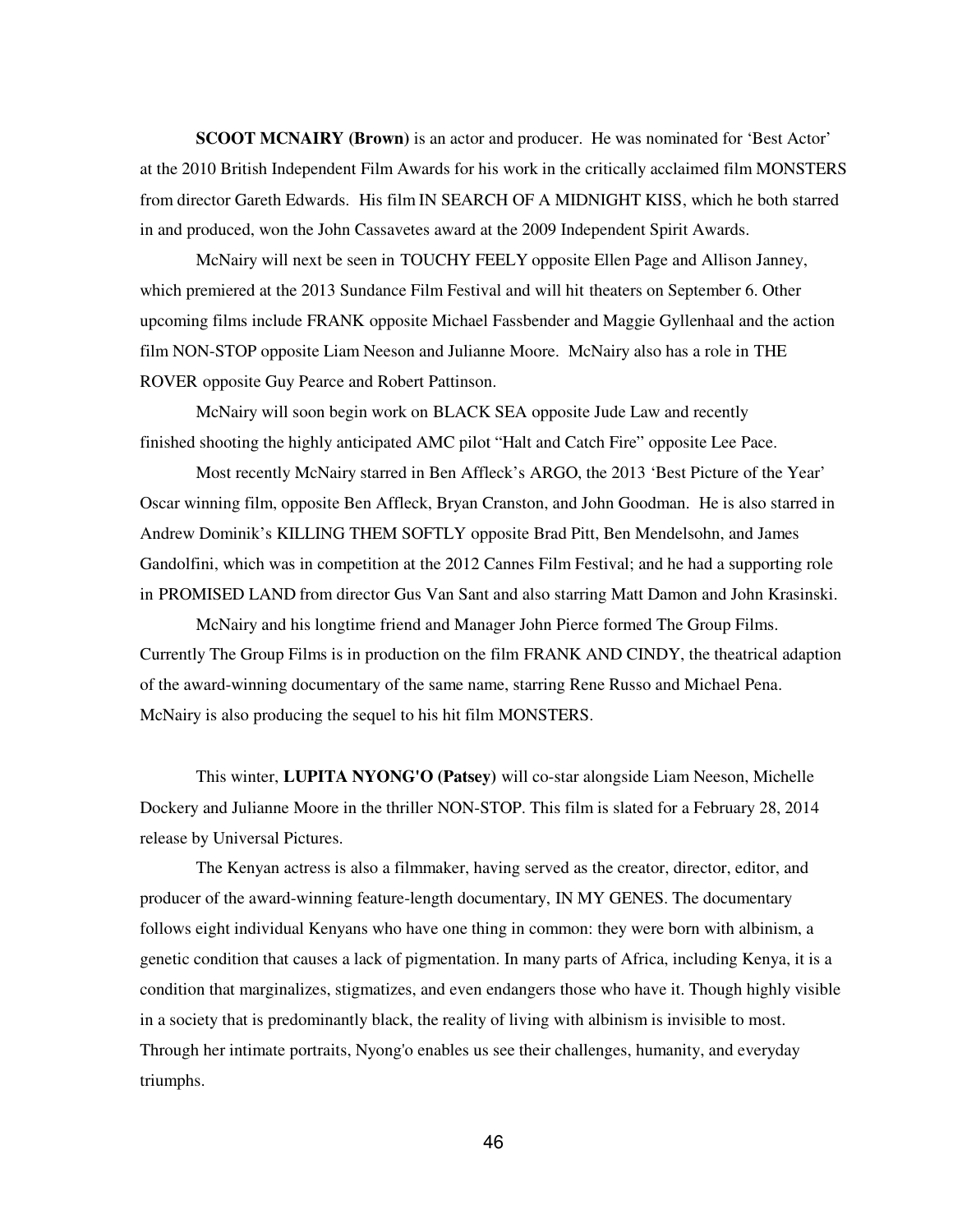A graduate of the Yale School of Drama's acting program, Nyong'o's stage credits include playing 'Perdita' in *The Winter's Tale* (Yale Repertory Theater), 'Sonya' in *Uncle Vanya*, 'Katherine' in *The Taming of the Shrew*, as well as being in the original production of Michael Mitnick's *Elijah*.

**ADEPERO ODUYE (Eliza)**, who gave a breakout performance as the star of Dee Rees' PARIAH (2011)*,* hails from Brooklyn, New York by way of Nigeria.

In July, Oduye made her Broadway debut opposite Cicely Tyson in the acclaimed revival of Horton Foote's *The Trip to Bountiful*. Oduye plays Thelma, a charming young woman who sits next to Carrie (Tyson) on the bus venture home and in one of the play's most captivating moments, joins her in song. Oduye appears in *The Trip to Bountiful* at the Stephen Sondheim Theatre through mid-November.

After auditioning for a role as an extra, Oduye was tapped by writer/director Rees to star in the 2007 award-winning short and subsequent feature PARIAH. For her riveting performance as 'Alike,' a 17-year-old lesbian struggling with her identity, Oduye garnered nominations for Independent Spirit and NAACP Image awards for 'Best Female Lead.' PARIAH also received the Independent Spirit John Cassavetes Award, which is presented to the creative team of a film budgeted less than \$500,000.

Last year, Oduye co-starred with Queen Latifah, Phylicia Rashad, Alfre Woodard, Jill Scott and Condola Rashad in Lifetime's "Steel Magnolias" for director Kenny Leon and in Ava DuVernay's Miu Miu Women's tale THE DOOR alongside Woodard and Gabrielle Union.

Oduye's theatre credits also include Danai Gurira's *Eclipsed* at the Yale Repertory Theatre, *The Bluest Eye*, at the Hartford Stage and Long Wharf Theatres and *Fela!* in the AEA workshop, directed and choreographed by Bill T. Jones. On television, she made guest appearances on "Louie" and two "Law & Order" series.

Oduye is a graduate of Cornell University.

Emmy and Golden Globe nominated actress **SARAH PAULSON (Mistress Epps)** has built an impressive list of credits in film, television and on stage, challenging herself with each new role.

In television, Paulson was recently seen starring as Lana Winters in season two of Ryan Murphy's hit series, "American Horror Story," on F/X. She received a Critics Choice Television Award for 'Best Actress in a Movie or Mini-Series' for her work. Previously, in the premiere season, Paulson appeared in a multi-episode arc in the Emmy and Golden Globe nominated drama. Paulson will return to the anthology drama for Season 3 this coming fall.

Recently, Paulson made her return to the stage in the Roundabout Theatre Company's new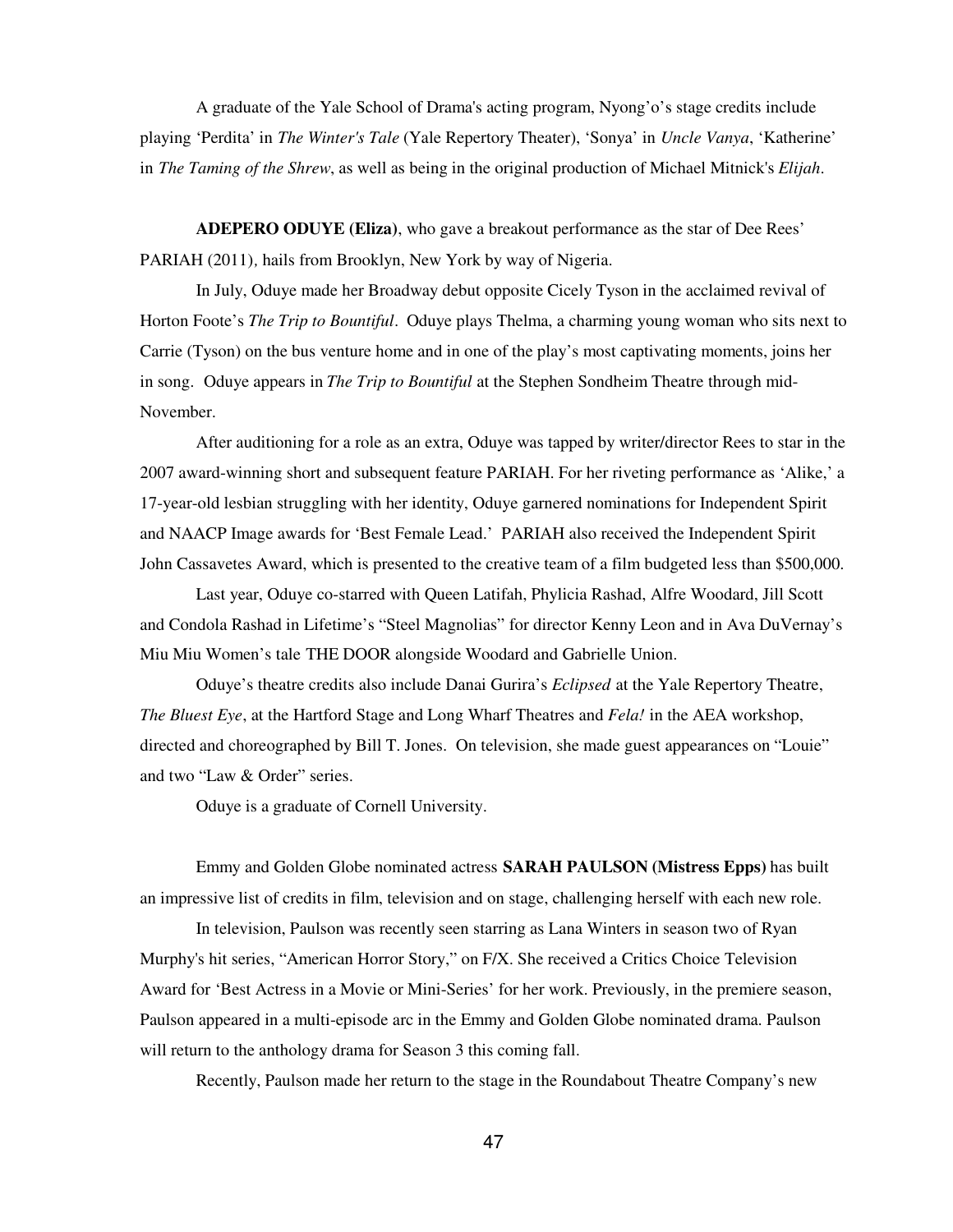production of Lanword Wilson's Pulitzer Prize winning play *Talley's Folly*, directed by Michael Wilson.

Most recently, Paulson was seen in HBO's critically acclaimed telefilm, "Game Change." Directed by Jay Roach, the film follows John McCain's 2008 presidential campaign, from his selection of Palin as his running mate, to their ultimate defeat in the general election. Paulson co-stars with Ed Harris, Julianne Moore and Woody Harrelson, playing McCain's (Harris) senior campaign advisor 'Nicolle Wallace.' For her performance, Paulson received a 2012 Emmy Award Nomination for 'Outstanding Supporting Actress in a Miniseries or Movie,' as well as her second Golden Globe Nomination for 'Best Supporting Actress in a Series, Miniseries or TV Movie.'

In film, Paulson recently appeared in Jeff Nichols' film MUD and starred alongside Reese Witherspoon and Matthew McConaughey in the role of Mary Lee,' a woman trying to escape her troubled marriage while balancing being a good mother and doing what is best for her. The film premiered at the 2012 Cannes Film Festival, and screened at the 2013 Sundance Film Festival.

In 2011, Paulson was seen in Fox Searchlight's critically acclaimed film MARTHA MARCY MAY MARLENE, which premiered at the 2011 Sundance Film Festival. The film, nominated for a Gotham Award for Best Ensemble Cast, was written and directed by Sean Durkin and also stars Elizabeth Olsen, John Hawkes and Hugh Dancy. Paulson's other recent film work includes Lionsgate's Christmas Day 2008 release, THE SPIRIT, opposite Samuel L. Jackson, Eva Mendes, and Scarlett Johansson. Adapted from the legendary comic strip, THE SPIRIT is a classic action-adventureromance, told by genre-twister Frank Miller.

Paulson's other film credits include Marry Harron's THE NOTORIOUS BETTIE PAGE; DOWN WITH LOVE with Renée Zellweger, Ewan McGregor and David Hyde Pierce; WHAT WOMEN WANT opposite Mel Gibson and Helen Hunt; THE OTHER SISTER directed by Gary Marshall and starring Diane Keaton and Juliette Lewis; and DIGGERS alongside Paul Rudd and Ken Marino.

Paulson's first Golden Globe nominated role was in Aaron Sorkin's "Studio 60 on the Sunset Strip," in which she starred opposite Matthew Perry, Amanda Peet, Bradley Whitford, and Steven Weber. Paulson portrayed 'Harriet Hayes,' a cast member of a late-night sketch comedy series who is also in a complicated relationship with the show's executive producer, played by Perry.

Her major television credits also include the lead role on the drama "Leap of Faith," "Deadwood," "Path to War" opposite Alec Baldwin and Donald Sutherland, "Jack and Jill," "Cupid" opposite Bobby Cannavale, and the series "American Gothic" with Gary Cole.

On stage, Paulson most recently starred on Broadway in the two-hander *Collected Stories* opposite Linda Lavin. Previously she appeared on Broadway as 'Laura Wingfield' in the revival of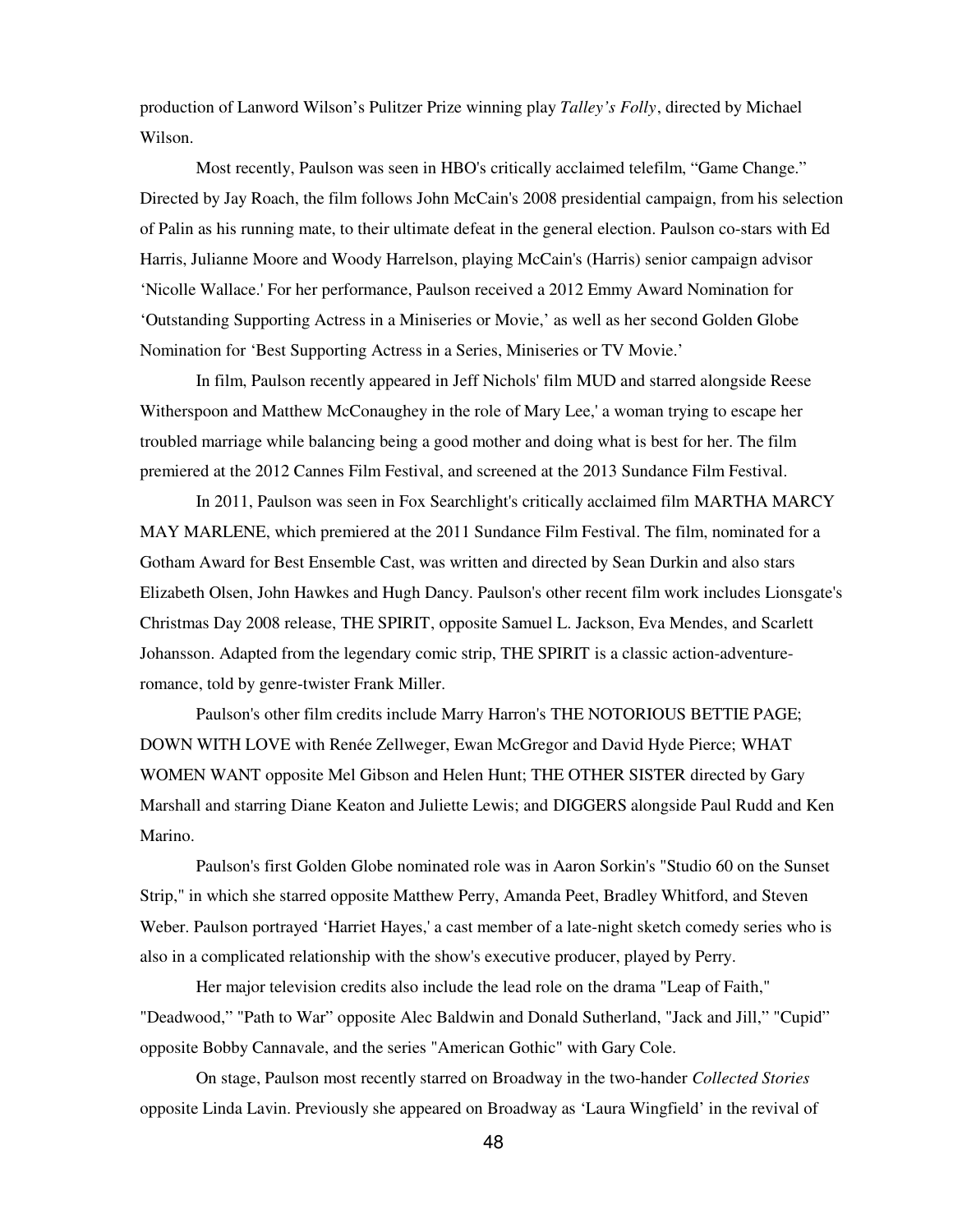Tennessee Williams' *The Glass Menagerie*, alongside Jessica Lange. She also starred opposite Alfred Molina and Annette Bening in the critically acclaimed *Cherry Orchard* for the Mark Taper Forum playing Varya. Her other stage credits include Tracy Lett's off-Broadway production of *Killer Joe* opposite Scott Glenn and Amanda Plummer, Horton Foote's *Talking Pictures* at the Signature Theatre, and the off-Broadway production *The Gingerbread House* opposite Bobby Cannavale.

Paulson currently resides in New York.

**BRAD PITT (Bass, Produced by)**, one of today's strongest and most versatile film actors, is also a successful film producer with his company Plan B Entertainment.

Pitt can most recently be seen in WORLD WAR Z directed by Marc Forster and produced by Pitt's Plan B for Paramount. Following WORLD WAR Z, Pitt will next be seen playing a supporting role in Cormac McCarthy's THE COUNSELOR directed by Ridley Scott.

Last year, Pitt reteamed with Andrew Dominik for KILLING THEM SOFTLY. This is the second time Pitt has starred and produced a Dominik film, the first being THE ASSASSINATION OF JESSE JAMES BY THE COWARD ROBERT FORD, for which he was named 'Best Actor' at the Venice Film Festival. In 2011, Brad gave two of his most complex and nuanced performances in Bennett Miller's MONEYBALL and Terrence Malick's TREE OF LIFE, films he also produced. Pitt won the New York Film Critics Circle Award and the National Society of Film Critics Award for both roles. Additionally, he was nominated for a Screen Actors Guild, Golden Globe Award, BAFTA Award, and an Academy Award for his work in MONEYBALL. The movie also received an Academy Award 'Best Picture' nomination. TREE OF LIFE won the Palme d'Or at the Cannes Film Festival and was nominated for 'Best Picture' at the Academy Awards as well. In previous years, Pitt was an Academy Award nominee for his performance in David Fincher's THE CURIOUS CASE OF BENJAMIN BUTTON and Terry Gilliam's TWELVE MONKEYS, for which he won a Golden Globe Award. He was also a Golden Globe Award nominee for his performances in Edward Zwick's LEGENDS OF THE FALL and Alejandro González Iñárritu's BABEL.

In 2009, Pitt starred in Quentin Tarantino's INGLORIOUS BASTERDS as 'Lt. Aldo Raine'; and appeared in Joel and Ethan Coen's comedy thriller BURN AFTER READING. Opposite George Clooney, his BURN AFTER READING co-star, he also appeared in Steven Soderbergh's hits OCEAN'S ELEVEN, OCEAN'S TWELVE and OCEAN'S THIRTEEN.

It was Pitt's role in Ridley Scott's Academy Award-winning THELMA AND LOUISE that first brought him national attention. He soon went on to star in Robert Redford's Academy Award-winning A RIVER RUNS THROUGH IT, Dominic Sena's KALIFORNIA and Tony Scott's TRUE ROMANCE. Pitt also received critical acclaim for his performances in the two David Fincher films: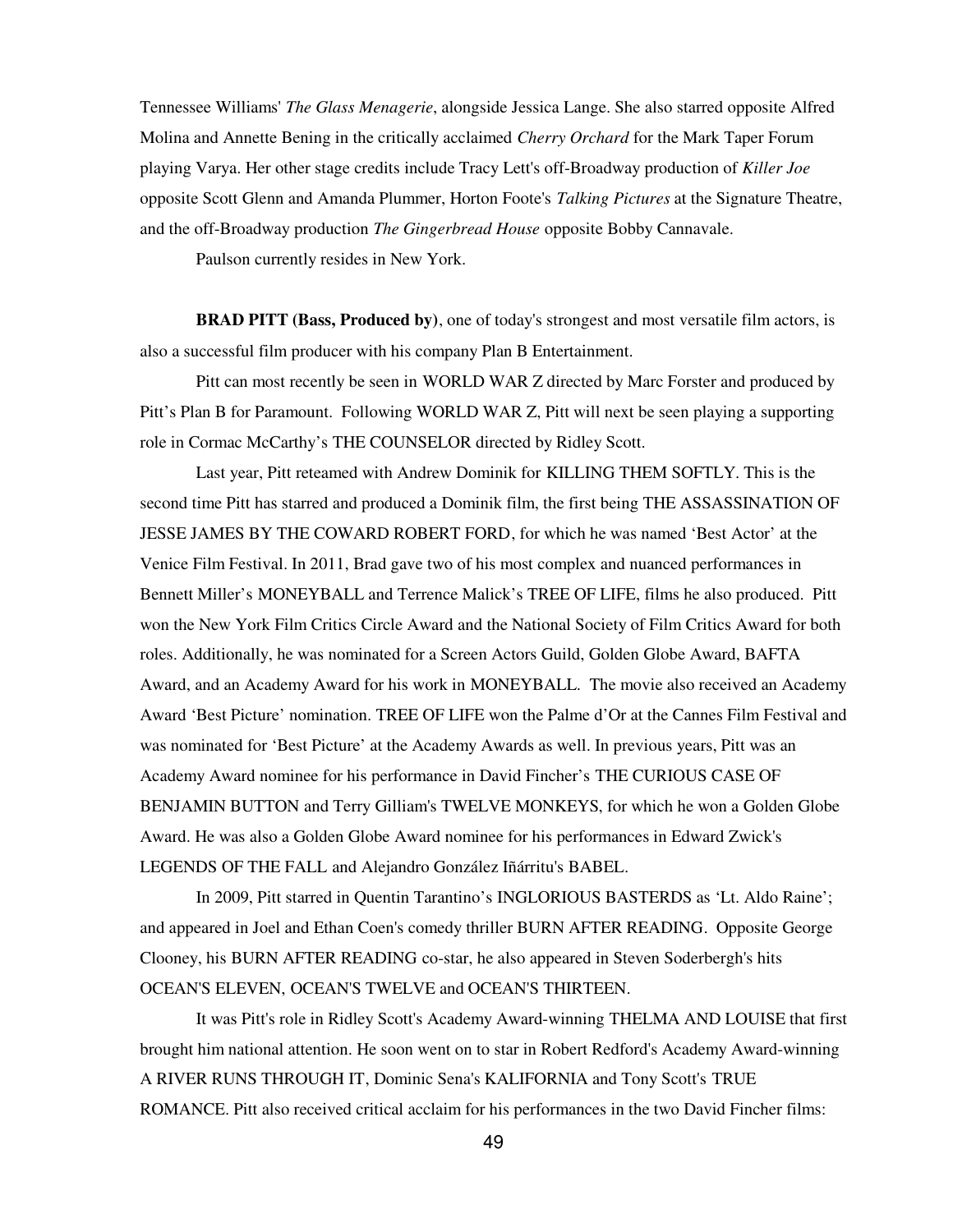SE7EN and FIGHT CLUB. His films also include Doug Liman's MR. AND MRS. SMITH, which was one of 2005's biggest hits and Guy Ritchie's SNATCH.

Pitt's Plan B Entertainment develops and produces both film and television projects. Plan B has thus far produced such films as Martin Scorsese's THE DEPARTED, Michael Winterbottom's A MIGHTY HEART, Robert Schwentke's TIME TRAVELER'S WIFE, Rebecca Miller's THE PRIVATE LIVES OF PIPPA LEE, Tim Burton's CHARLIE AND THE CHOCOLATE FACTORY, Ryan Murphy's RUNNING WITH SCISSORS, Wolfgang Petersen's TROY, Ryan Murphy's EAT PRAY LOVE, and Matthew Vaughn's KICK-ASS. The company is currently in post-production on Rupert Goold's TRUE STORY starring James Franco and Jonah Hill.

**MICHAEL KENNETH WILLIAMS (Robert)** is one of television's most respected and acclaimed actors. By bringing complicated and charismatic characters to life—often with surprising tenderness—Williams has established himself as a gifted and versatile performer with a unique ability to mesmerize audiences with his stunning character portrayals.

Williams is best known for his remarkable work on "The Wire," which ran for five seasons on HBO. The wit and humor that Williams brought to 'Omar,' the whistle-happy, profanity-averse, dealer-robbing stickup man, earned him high praise and made 'Omar' one of television's most memorable characters. For his work, Williams was nominated in 2009 for an NAACP Image Award for 'Outstanding Supporting Actor in a Drama Series.'

Williams is also co-starring in HBO's critically acclaimed series "Boardwalk Empire," which premiered in 2010. In the Martin Scorsese-produced show, Williams plays 'Chalky White,' a 1920s bootlegger and impeccably suited veritable mayor of the Atlantic City's African-American community. In 2012, "Boardwalk Empire" won a Screen Actors Guild Award for 'Outstanding Performance by an Ensemble in a Drama Series.' The third season of "Boardwalk Empire" launches in the fall of 2013.

Williams recently continued to show his versatility by guest-starring in three episodes of "Community," NBC's comedy series. His other television credits include "*Law & Order*," "*CSI: Crime Scene Investigations*," "The Philanthropist" and "*Boston Legal*." He also had a recurring role on "The Sopranos" and J.J. Abrams' "Alias."

Williams made his feature film debut in the urban drama BULLET, after being discovered by the late Tupac Shakur. He also appeared in BRINGING OUT THE DEAD, which was directed by Martin Scorsese. His other film work includes roles in THE ROAD, GONE BABY GONE, LIFE DURING WARTIME, I THINK I LOVE MY WIFE and WONDERFUL WORLD. He was seen in the film SNITCH opposite Dwayne Johnson and Susan Sarandon. Williams also recently completed filming Jose Padilha's remake of ROBOCOP starring Joel Kinnaman, Gary Oldman and Michael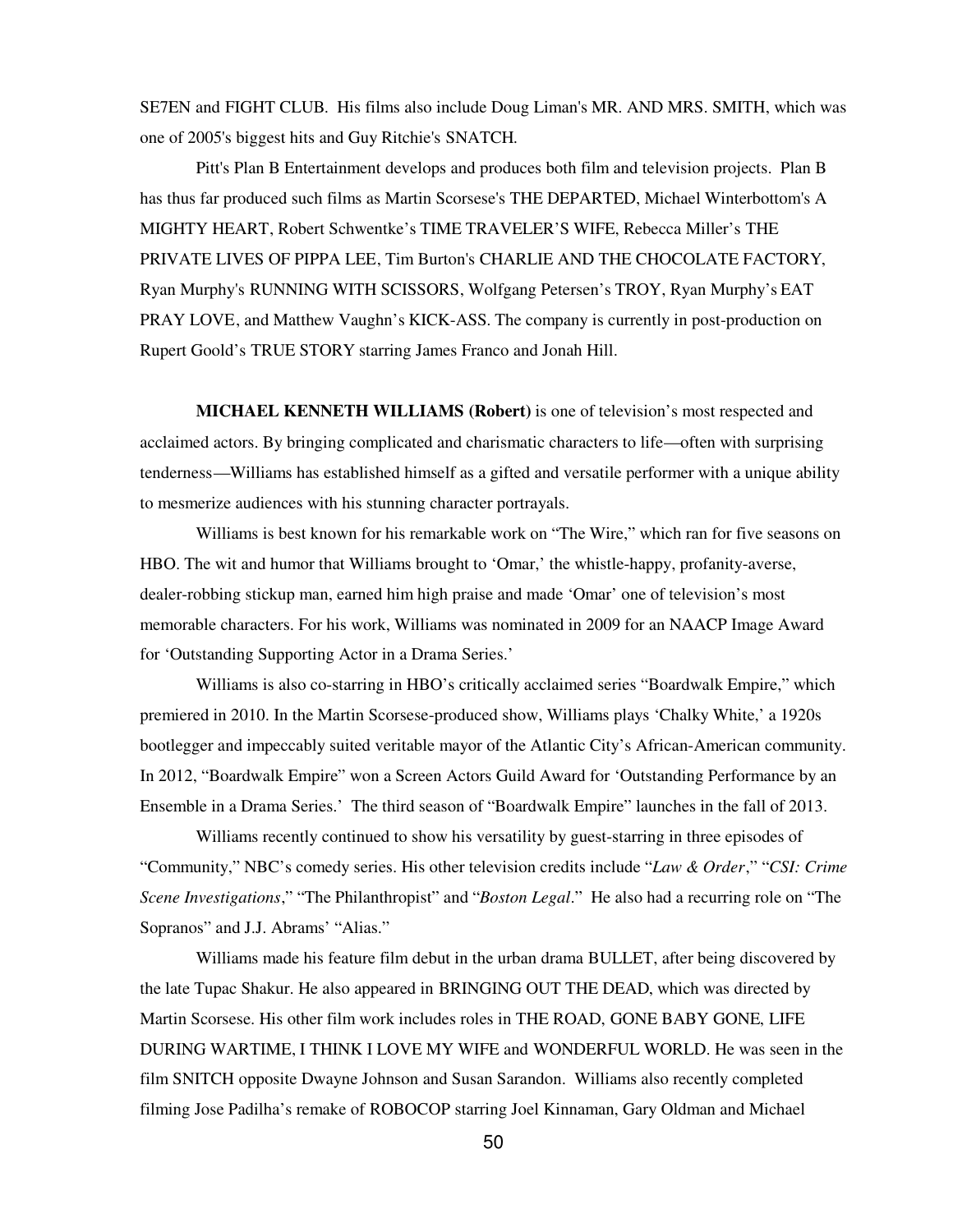Keaton.

Giving back to the community plays an important role in Williams' off-camera life. He has established Making Kids Win, a charitable organization whose primary objective is to build community centers in urban neighborhoods that are in need of safe spaces for children to learn and play.

Born and raised in Brooklyn, New York, Williams began his career as a performer by dancing professionally at age 22. After numerous appearances in music videos and as a background dancer on concert tours for Madonna and George Michael, Williams decided to seriously pursue acting. He participated in several productions of the La MaMA Experimental Theatre, the prestigious National Black Theatre Company and the Theater for a New Generation directed by Mel Williams.

Michael Kenneth Williams resides in Brooklyn, New York.

**ALFRE WOODARD'S (Mistress Shaw)** work as an actor has earned her an Oscar nomination, four Emmy Awards and sixteen Emmy nominations, three SAG Awards and a Golden Globe. Woodard also enjoys philanthropic work and currently serves on the National Film Preservation Foundation Board, as well as the Academy of Motion Picture Arts and Sciences International Outreach Committee.

Woodard's illustrious body of work includes her Oscar nominated performance in Martin Ritt's CROSS CREEK; HBO's "Mandela," where she was honored with an ACE award for her portrayal of 'Winnie Mandela'; Lawrence Kasdan's GRAND CANYON; John Sayles' PASSION FISH; Joseph Sargent's MISS EVERS' BOYS, for which she won an Emmy, SAG and Golden Globe Award; Spike Lee's CROOKLYN; Gina Prince-Bythewood's LOVE AND BASKETBALL; Tyler Perry's THE FAMILY THAT PREYS; Maya Angelou's DOWN IN THE DELTA; played Betty Applewhite on the ABC drama "Desperate Housewives" and Ruby Jean Reynolds, mother to Lafayette Reynolds, on HBO's megahit "True Blood."

Most recently, Woodard co-starred in Lifetime's hit remake of "Steel Magnolias" in which she was nominated for a Screen Actors Guild Award and won a NAACP Image Award for her performance as 'Ouiser.' She will next be seen in a reoccurring role in the BBC America series "Copper."

In addition to her acting career, Woodard is a long-time activist, currently serving on The Creative Coalition, as well as co-founding "Artists for a New South Africa," a non-profit working to reverse the spread of HIV/AIDS, and further the cause of Democracy and Human rights in South Africa. In 2008, Woodard served as a national surrogate for the 2008 Obama presidential campaign, and in 2009, was appointed by President Barack Obama to the "President's Committee on the Arts and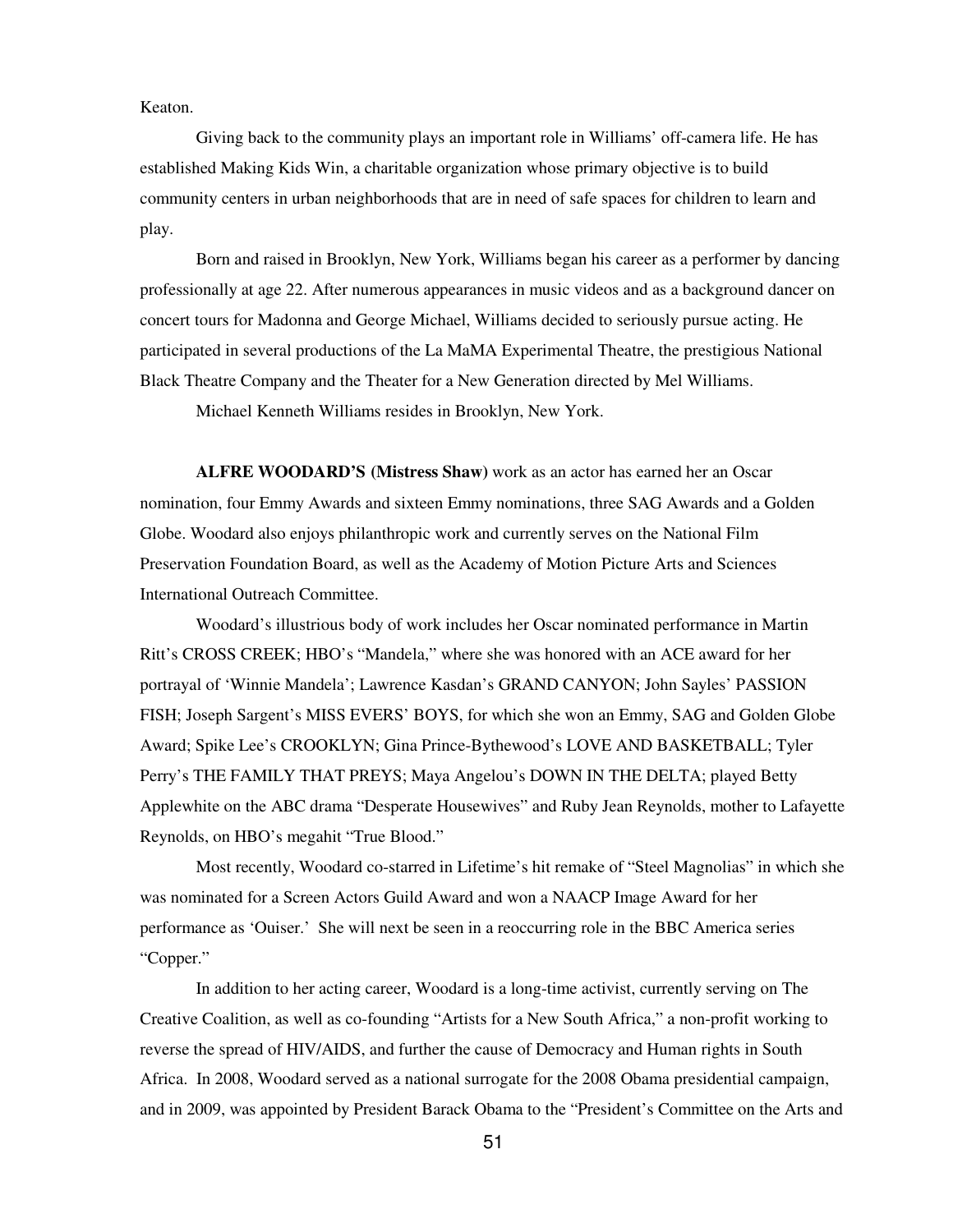Humanities."

**CHRIS CHALK (Clemens)** currently plays 'Gary Cooper' in Aaron Sorkin's HBO drama "The Newsroom" starring opposite Jeff Daniels and Emily Mortimer. He recently recurred on FX's modern day western "Justified" playing 'Jody' in the show's fourth season. In 2011, Chalk played the role of 'Tom Walker' in the first season of Showtime's Emmy Award Winning series "Homeland." He previously guest starred on a variety of hit shows such as "Persons of Interest," "Nurse Jackie," "Law & Order: Special Victims Unit," "The Good Wife," "Rescue Me," and "Law & Order: Criminal Intent."

In 2010, Chalk received the 'Recognition for Outstanding Broadway Debut' at the 66<sup>th</sup> Annual Theatre Awards and was awarded a Drama Desk Awards 'Best Featured Actor Nomination' for his portrayal of 'Cory' in August Wilson's *Fences*. Chris starred opposite Denzel Washington and Viola Davis in the Tony® Award winning Broadway show.

Chalk's previous stage work includes Lynn Nottage's Pulitzer Prize winning play *Ruined*, *Unconditional* (LAByrinth Theatre Company, The Public Theater), *Defiance* (Manhattan Theatre Club City Center), *The Overwhelming* (Roundabout) and most recently played a death-row inmate in Nathan Louis Jackson's *When I Come to Die* (Lincoln Center) directed by Tony Award-nominated Thomas Kail.

His film credits include Focus Features' BEING FLYNN playing 'Ivan' opposite Robert De Niro and Julianne Moore, and he has appeared in a variety of films such as the hit RENT, based on the Broadway musical; BEFORE THE DEVIL KNOWS YOU'RE DEAD; THE ARCHITECT; and THEN SHE FOUND ME.

**TARAN KILLAM (Hamilton)** is a series regular on "Saturday Night Live" and has appeared on "Community," "How I Met Your Mother," "Scrubs," "MADtv," and "Nick Cannon Presents: Wild 'N Out." Killam's feature credits include MY BEST FRIEND'S GIRL, BIG FAT LIAR, JUST MARRIED, and EPIC MOVIE. Killam most recently starred in Paul Feig's THE HEAT with Melissa McCarthy and Sandra Bullock.

**BILL CAMP's (Radburn)** film credits include LOVE & MERCY, BIRDMAN, THE MAID'S ROOM, LINCOLN, LAWLESS, COMPLIANCE, TAMARA DREWE, PUBLIC ENEMIES, DECEPTION, REVERSAL OF FORTUNE, IN & OUT, and THE GUITAR. His television credits include co-lead in the HBO pilot "Criminal Justice" directed by Steve Zaillian, recurring roles on